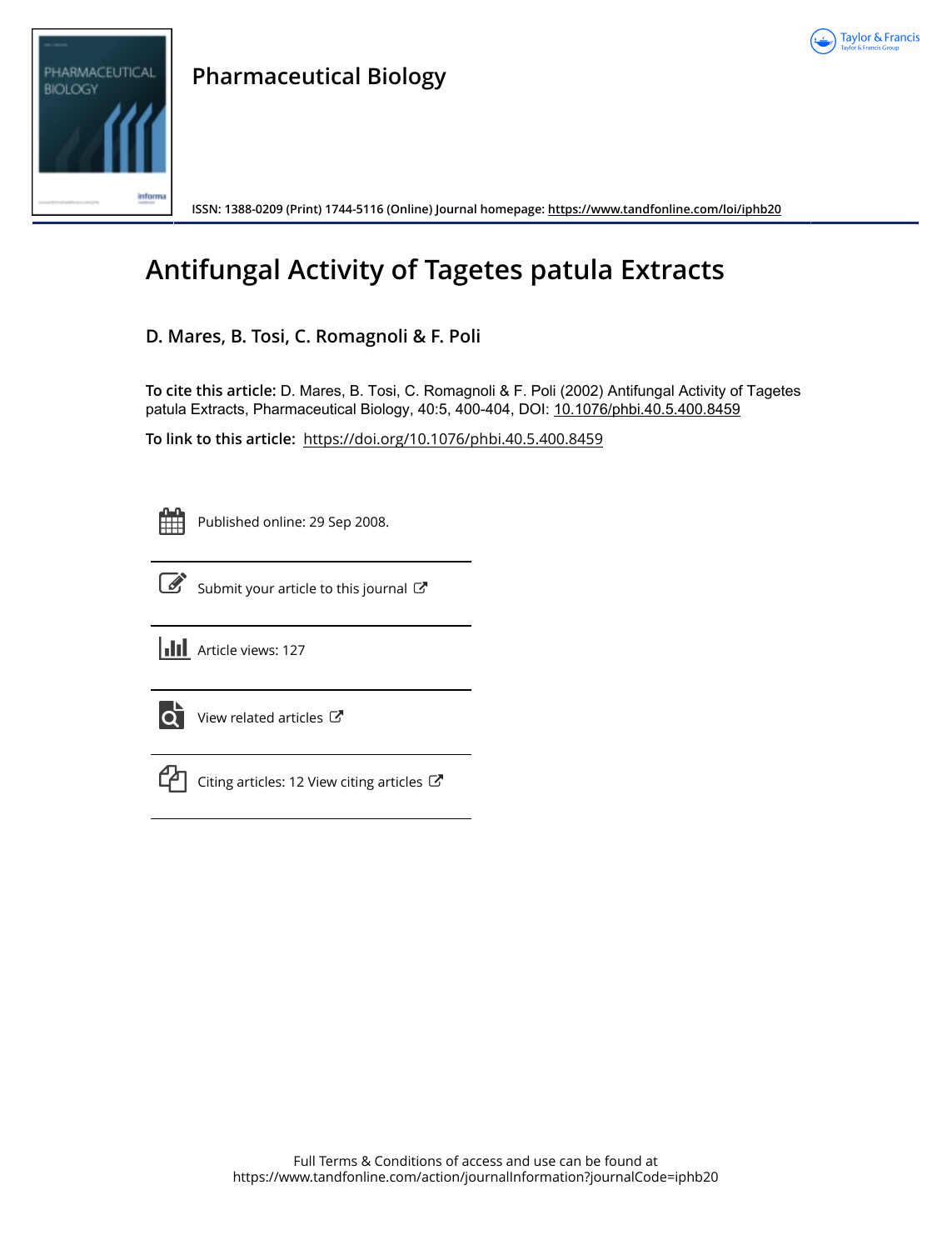## **Antifungal Activity of** *Tagetes patula* **Extracts**

D. Mares<sup>1</sup>, B. Tosi<sup>1</sup>, C. Romagnoli<sup>2</sup> and F. Poli<sup>3</sup>

<sup>1</sup>Department of Biology, Section of Botany, University of Ferrara, Ferrara, Italy; <sup>2</sup>Department of Animal Biology, Section Botanical Garden, University of Modena and Reggio Emilia, Modena, Italy; <sup>3</sup>Department of Evolutionary and Experimental Biology, University of Bologna, Bologna, Italy

#### **Abstract**

In the present paper the methanol extracts obtained from 10 cultivars of *Tagetes patula* were assayed on two phytopathogenic fungi: *Botrytis cinerea* and *Fusarium moniliforme. B. cinerea* showed a high dose-dependent inhibition, with a marked difference between light and dark treatment. *F. moniliforme* seems to be a more resistant test that does not appear to be affected by the different treatment conditions (light-dark) even at the highest dose. However, it can be asserted that *Tagetes patula* is a possible source of antifungal substances and that thiophene activity is, in general, strongly increased by UV-A irradiation. During the experiment the method of chromatographic plates was used to evaluate plant extracts bioactivity. The obtained data indicate that it is a rapid method than can be used as an alternative to Petri dish tests.

**Keywords:** Antifungal agents, *Tagetes patula*, thiophenes, TLC.

#### **Introduction**

Among the substances found in common plants, great attention has been focused on the constant presence of thiophenes in several species of Asteracee. These compounds are of interest as chemiotaxonomic markers (Bohlmann, 1988) and are also important as photosensitizers. In fact, several studies have shown that irradiating thiophenes at the appropriate wavelength (320–400 nm) imparts high photodynamic activity (Hudson & Towers, 1991 and references therein). Their light-dependent effects vs. viruses, bacteria, fungi, nematodes, insects and other organisms have been well documented (Gommers & Bakker, 1988; Hudson et al., 1986; Towers & Champagne, 1987; Zygadlo et al., 1994). The most

highly studied of these compounds is  $\alpha$ -terthienyl ( $\alpha$ -T) that causes photodermatitis in humans (Rampone et al*.*, 1986). On the contrary, due to its potent antifungal properties vs. dermatophytic fungi (Romagnoli et al., 1994), the same substance provides a topical, photochemotherapy approach for the treatment of dermatophytosis.

*Tagetes patula* L. is the thiophene-containing plant which has been studied the most (Towers, 1980). It contains four abundant biosynthetically-related thiophenes:  $2,2$ <sup>'</sup>:5'.2"terthienyl  $(\alpha-T)$ , 5-(3-buten-1-ynyl)-2,2'-bithienyl (BBT), 5-(4-acetoxy-1-butinyl)-2,2'-bithienyl (BBTOAc) and 5-(4hydroxy-1-butinyl)-2,2'-bithienyl (BBTOH). Although these compounds are present in all plant tissues, the concentrations of the individual thiophenes may vary in relation to organ, plant differentiation (Tosi et al*.*, 1988) and distribution of secretory cavities (Poli et al., 1995). A previous study determined the differences in the total and individual thiophene contents in 10 cultivars of one genus *Tagetes patula* (Mares et al., 2001). In this work, all 10 samples, composed of extracts drawn from a whole plant in full bloom, always presented a high percentage of  $\alpha$ -T and BBTOH.

In the present paper, the methanol extracts obtained from the same 10 cultivars were assayed on two phytopathogenic fungi: *Botrytis cinerea* (Micheli) and *Fusarium moniliforme* (Sheld). These fungi were selected because they damage important crops. Besides assaying the biological activity of raw *Tagetes* extracts, this work was undertaken to determine whether the antifungal effectiveness was related to concentration in the extract of the individual thiophenes. During the experiment a rapid method was used to evaluate plant extracts bioactivity: chromatographic plates (Rahalison et al., 1991). This method was then compared to standard dish diameter inhibition techniques.

Accepted: March 10, 2002

*Address correspondence to*: Prof. D. Mares, Department of Biology, Section of Botany, University of Ferrara, C.so Porta Mare 2, I-44100, Ferrara, Italy. Tel.: ++39-532-293783; Fax: ++39-532-208561; E-mail: mrd@dns.unife.it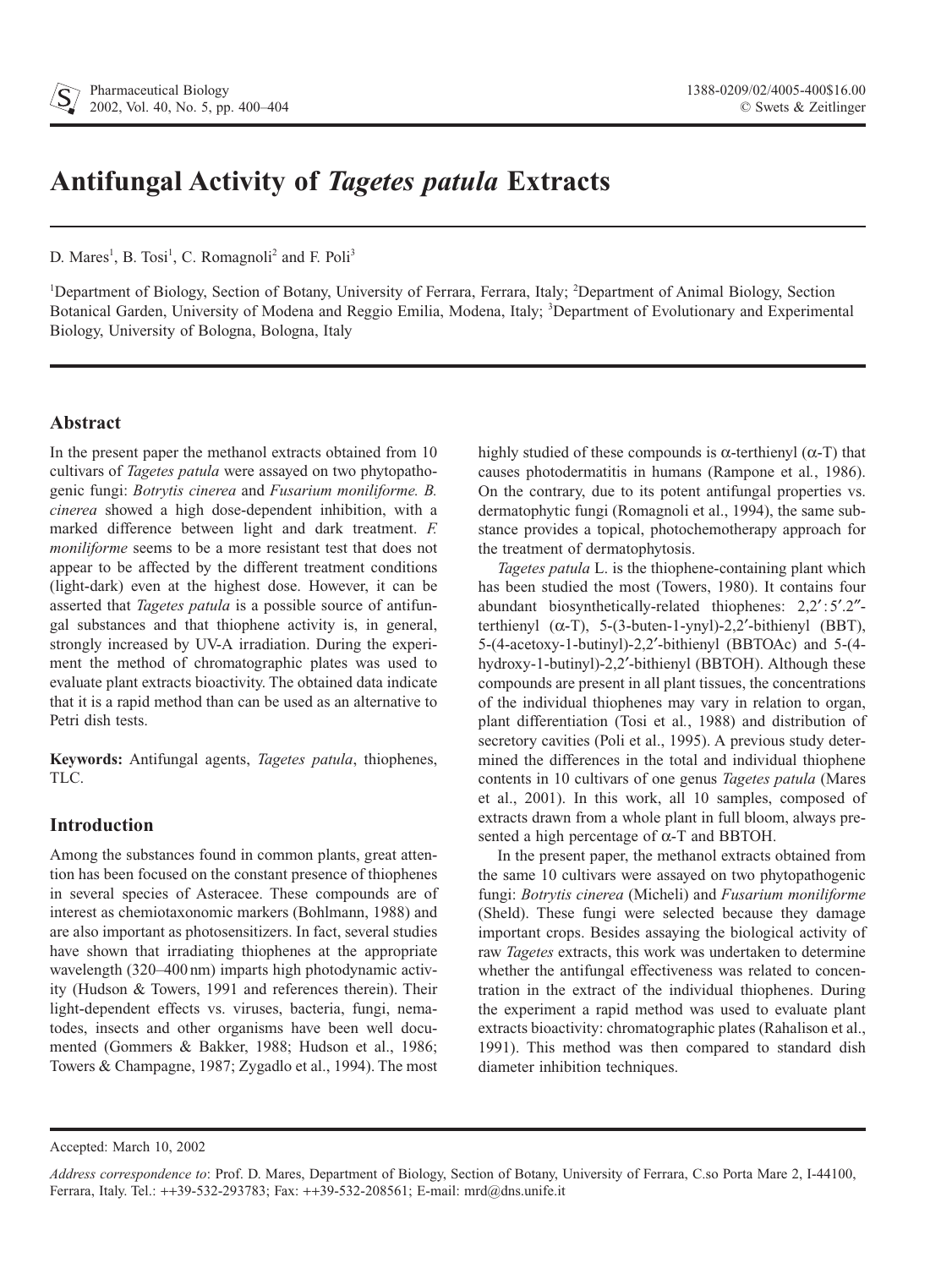#### **Materials and methods**

#### **Chemicals**

#### *Plant material and extraction*

Materials for the examination of thiophenes were obtained from 10 different cultivars of *Tagetes patula* L. growing in an experimental field owned by "Mazzoni vivai" in Tresigallo (Ferrara, Italy). The methanol extraction of thiophenes was performed as reported by Tosi et al. (1991). The doses used in the bioactivity tests were 5, 10 and  $50 \mu g/ml$ , referred to the total thiophenes in each extract. The percentage of the individual thiophenes in these totals are reported in Table 1.

#### *Thiophene standards*

Reference compounds of  $\alpha$ -T, BBT, BBTOH, and BBTOAc were kindly supplied by Prof. R. Rossi, University of Pisa, Italy. The standards were checked for purity by HPLC and GLC-MS and identified spectroscopically (IR, UV, NMR).

#### **Microorganisms and growth media**

The following fungi were tested: *Botrytis cinerea* (Micheli) (ATCC strain N° 48336) and *Fusarium moniliforme* (Sheld) (ATCC strain N° 36541) purchased from American Type Culture Collection (ATCC) (Rockville, Maryland, USA). The fungi were maintained at  $4^{\circ}$ C as agar slants on potatodextrose-agar (PDA, Difco).

#### **Biological assays on Petri dishes and TLC**

In a series of experiments the extract was added to the culture medium in the Petri dishes where the fungi were being grown. The diameter of the fungus growth was measured daily. Another series of experiments measured the growth inhibition ring of fungi grown on chromatography plates. The experiments on the Petri dishes were performed as described in Mares et al. (1990): in brief the cultures were grown at 26  $\pm$  1 °C on PDA in the absence of light until they had reached the mid-log phase. Then the mycelia were transferred to dishes containing a medium with the extracts or the standards diluted to final concentrations of 5, 10 and  $50 \mu\text{g/ml}$ . The fungi were kept in contact with the chemicals for 24 h in the dark; then half of the cultures were irradiated with UV-A, whereas the other half were kept in the dark. From this moment on, the growth rate was determined by measuring colony diameter (in millimeters) daily for 8 days, for *Botrytis*, and for 5 days for *Fusarium.* The controls, untreated fungi, contained 0.1% of the solvent (methanol). All determinations were performed in triplicate. The dishes were irradiated with UV-A light for 90 min using a black light blue fluorescent lamp (Sylvania, F 20, T 12-BLB) with a light intensity of  $0.5 \text{ mW cm}^{-2}$ .

Plant extracts were also assayed on *Fusarium moniliforme* using the thin-layer chromatography (TLC) bioassay method. In this case the extract was deposited on the chromatography plate support; the same doses were used as in the Petri dish experiments (5, 10 and  $50 \mu g/ml$ ). The method, introduced by Hanaus and Fuchs (1970), was similar to the one described by Rahalison et al. (1991). A µl dose of each extract, corresponding to the amounts added to the Petri dishes (5, 10 and  $50 \mu g/ml$ ), was spotted on silica gel 60 plates without fluorescence indicator (10  $\times$  20 cm) (E. Merck, Darmstadt, Germany) and developed in  $8:2$  (v:v) hexane: ethyl acetate. After drying, the chromatograms were sprayed with a suspension of *Fusarium moniliforme*, obtained from a culture grown for 24 h in a PD broth and shaken at room temperature on a rotatory shaker at 200 rpm until the fungus had reached its exponential growth phase. The suspension, containing spores and small pieces of mycelium were sprayed using a FTC-313 B 1/8/ Piston-type oilless air compressor (Valex). Then, half of the thin-layer plates were irradiated with UV-A light, while the remainder were kept in the dark. All TLC plates were then incubated at  $26 \pm 1$  °C for 24h in a humid chamber.

*Table 1.* Total thiophene content and percentage of the individual thiophenes in 10 cultivars of *Tagetes patula* (mg/kg).

|                  | Total<br>thiophenes | $\alpha$ -T      | <b>BBTOH</b>     | <b>BBT</b>       | <b>BBTOAc</b>    |
|------------------|---------------------|------------------|------------------|------------------|------------------|
| $Cv n^{\circ} 1$ | 89.92               | 22.85 (25.42%)   | 37.05 (41.21%)   | 20.29 (22.57%)   | $8.89(9.89\%)$   |
| $Cv n^{\circ} 2$ | 99                  | 19.40 (19.59%)   | 58.40 (58.99%)   | $20.00(20.20\%)$ | $1.32(1.34\%)$   |
| $Cv n^{\circ} 3$ | 41.68               | $11.30(27.11\%)$ | 15.79 (37.89%)   | $13.39(32.14\%)$ | $1.18(2.83\%)$   |
| $Cv n^{\circ} 4$ | 103.75              | $17.00(17.34\%)$ | 46.36 (44.69%)   | 32.26 (31.10%)   | $7.05(6.8\%)$    |
| $Cv n^{\circ} 5$ | 77.3                | 23.00 (29.75%)   | 24.20 (31.31%)   | 19.29 (24.96%)   | $10.8(13.97\%)$  |
| $Cv n^{\circ} 6$ | 73.24               | 21.00(28.67%)    | $30.00(40.96\%)$ | 22.23 (30.36%)   | $\theta$         |
| $Cv n^{\circ} 7$ | 50.00               | $11.04(22.08\%)$ | 23.06 (46.13%)   | $16.05(32.11\%)$ | $\overline{0}$   |
| $Cv n^{\circ} 8$ | 41.48               | $11.70(28.20\%)$ | 14.57(35.13%)    | 1.63(25.65%)     | 4.56 $(11.01\%)$ |
| $Cv n^{\circ} 9$ | 117.00              | 41.87 (35.79%)   | 34.20 (29.23%)   | 23.00 (19.65%)   | 18 (15.38%)      |
| $Cv$ n° 10       | 95.03               | 16.00(16.84%)    | 51.00 (53.66%)   | 28.00 (29.47%)   | $\theta$         |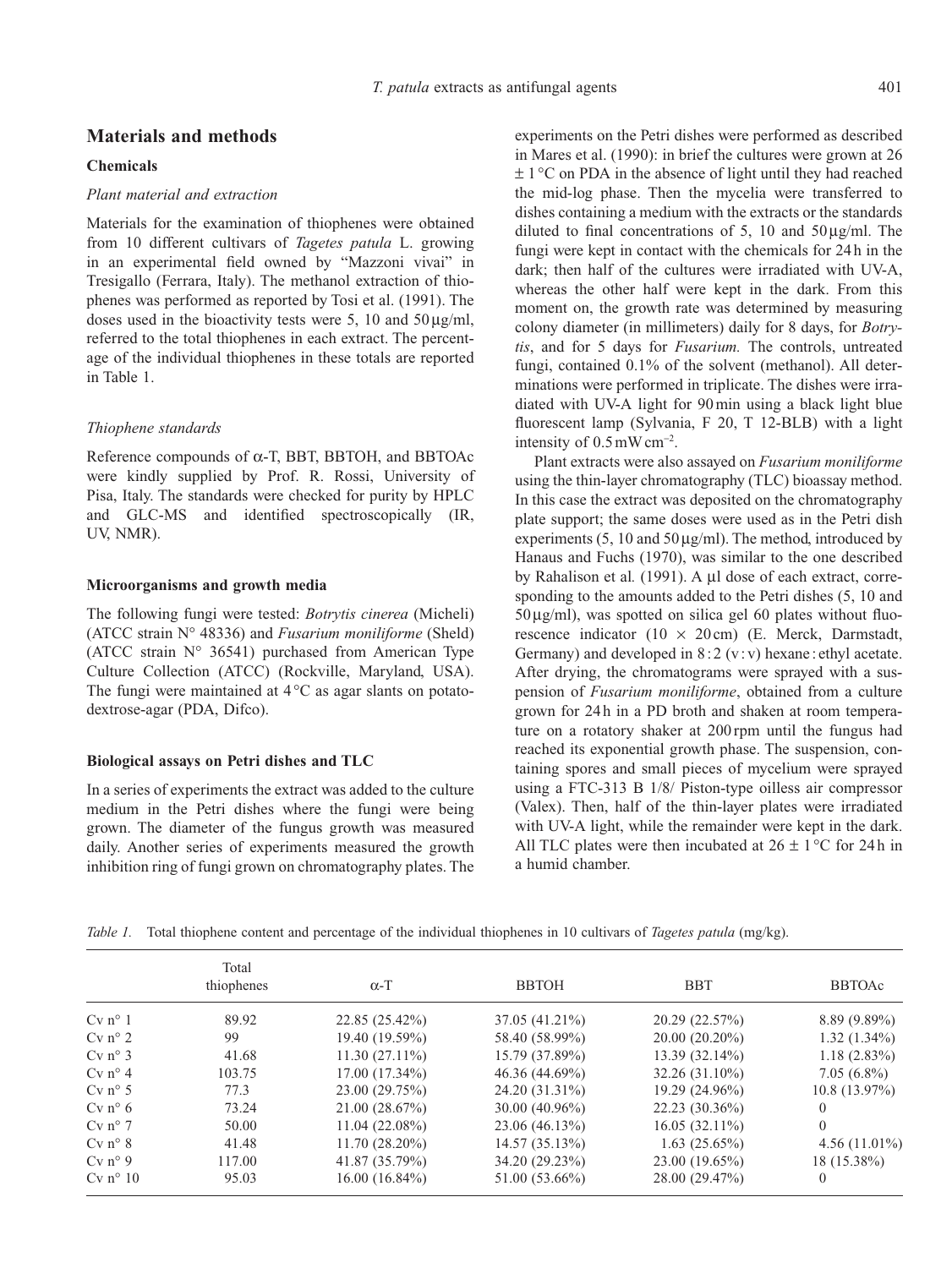Thiophene standards were also plotted at the same concentrations  $(5, 10 \text{ and } 50 \text{ kg/ml})$ . The controls had the solvent (methanol) deposited at the highest concentration used  $(30$ ul).

#### **Results and discussion**

The inhibition of *Botrytis* growth (see Table 2) was always directly proportional to the dose, both in the experiments performed in the light and in the dark. All extracts taken from the 10 cultivars showed photoinduced activity. In fact, the fungi treated with extracts containing 5 and  $10 \mu g/ml$  of thiophene and subsequently irradiated showed less growth than did the corresponding sample treated with the same concentration and kept in the dark. Only the extract obtained from cultivar no. 10 gave an unusual effect at these lower doses: growth increased. On the other hand, such behavior was observed in a previous work where some dermatophytes were treated with BBTOH (Romagnoli et al., 1998). On the contrary, the fungi treated with a dose of  $50 \mu g/ml$  and kept in the dark had a greater overall growth inhibition than did those which were irradiated. Most likely, this effect is due to the greater percentage of BBTOH in the total thiophenes, as indicated in Table 1. In fact, treatment in the dark using extract no. 9, containing a lower BBTOH content than the other extracts, showed greater growth than did the corresponding sample treated in the light. As previously reported by Romagnoli et al. (1998), it may be that, at the highest concentration, BBTOH is toxic, even without light stimulus. Treatment in the dark with extracts no. 3 and 7 at  $50 \mu g/ml$  actually blocked *Botrytis* growth altogether: this may be related to the synergism between the presence of  $\alpha$ -T, BBTOH and BBT; in particular, a higher concentration of the latter is present in these extracts (Table 1).

*Fusarium moniliforme* appears to be a more resistant test. In fact, although the same doses were used, growth was higher and total inhibition was never achieved. On the other hand, the higher resistance of this phytopathogen to fungicides was previously observed upon treatment with synthetic fungicides, such as new pyrazole-Pyrimidines (Mares et al., unpubl.). On the whole, the data in Table 3 indicate a dosedependent action and the thiophene photoactivation is generally less marked than on *Botrytis*. Moreover, this fungus does not appear to be at all affected by the different treatment conditions (light-dark) even at the highest dose. Indeed, at the highest dose, only extracts 2, 4 and 6 showed an evident difference in inhibition between the samples exposed to the light and those kept in the dark. Nevertheless, the results were not uniform for all the different cultivars: in fact, the treatment with some extracts at a dose of  $50 \mu g/ml$  inhibited *Fusarium* more in the dark that they did in the light (1, 3 and 7), partially replicating the effect observed with *Botrytis*, although less pronounced.

Tests on chromatography plates were also performed on *Fusarium*. The data for these tests indicate that it is a rapid method that can be used as an alternative to Petri dish tests. Even after just 24h from inoculation the plate already showed inhibition rings visible as clear zones where the fungus did not grow. These zones corresponded to bands related to two distinct groups of thiophenes: BBTOH + BBTOAc and BBT +  $\alpha$ -T (Table 4).

Nevertheless, the inhibition rings differed depending on which cultivar was used. On the whole, a marked difference could be seen in the behavior of the two blocks, corresponding to the points in the run for BBTOH + BBTOAc and BBT  $+ \alpha$ -T. For both the blocks, the inhibition rings were greater on the irradiated plates than on those kept in the dark and were in line with the doses used.

Differences were seen depending on the dose: at  $5 \mu g/ml$ inhibition rings could be seen around the BBTOH + BBTOAc spot (even in the plates kept in the dark) although they were always smaller than those found on the irradiated plates. At the same concentration, around the BBT +  $\alpha$ -T spot, *Fusarium* growth was inhibited only in the light; the sole exception being for extract no. 8 where a clear zone

|                  | Controls |      | $5 \mu g/ml$ |          | $10 \mu g/ml$ |        | $50 \mu g/ml$ |       |
|------------------|----------|------|--------------|----------|---------------|--------|---------------|-------|
|                  | Light    | Dark | Light        | Dark     | Light         | Dark   | Light         | Dark  |
| $Cv n^{\circ} 1$ |          |      | 64.3         | 38.0     | 76.1          | 40.5   | 84.4          | 83.5  |
| $Cv$ n° 2        |          |      | 36.0         | 7.8      | 66.4          | 21.9   | 70.4          | 75.0  |
| $Cv n^{\circ} 3$ |          |      | 42.3         | 33.0     | 52.3          | 43.0   | 80.8          | 100.0 |
| $Cv n^{\circ} 4$ |          |      | 54.6         | 12.7     | 64.0          | 31.8   | 77.4          | 79.4  |
| $Cv n^{\circ} 5$ |          |      | 50.5         | 29.1     | 51.4          | 34.2   | 68.0          | 76.0  |
| $Cv n^{\circ} 6$ |          |      | 45.4         | $\theta$ | 60.8          | 20.7   | 73.2          | 82.5  |
| $Cv$ n° 7        |          |      | 75.0         | 24.5     | 80.0          | 35.9   | 94.0          | 100.0 |
| $Cv n^{\circ} 8$ |          |      | 64.5         | 11.5     | 74.1          | 36.5   | 82.7          | 77.0  |
| $Cv n^{\circ} 9$ |          |      | 55.8         | 13.2     | 75.0          | 21.0   | 83.7          | 77.4  |
| $Cv$ n° 10       |          |      | 16.7         | $+14$    | 23.0          | $+7.9$ | 39.6          | 41.3  |

*Table 2.* Percentage inhibition rate of *Botrytis cinerea* on the 8<sup>th</sup> day of treatment in Petri dishes.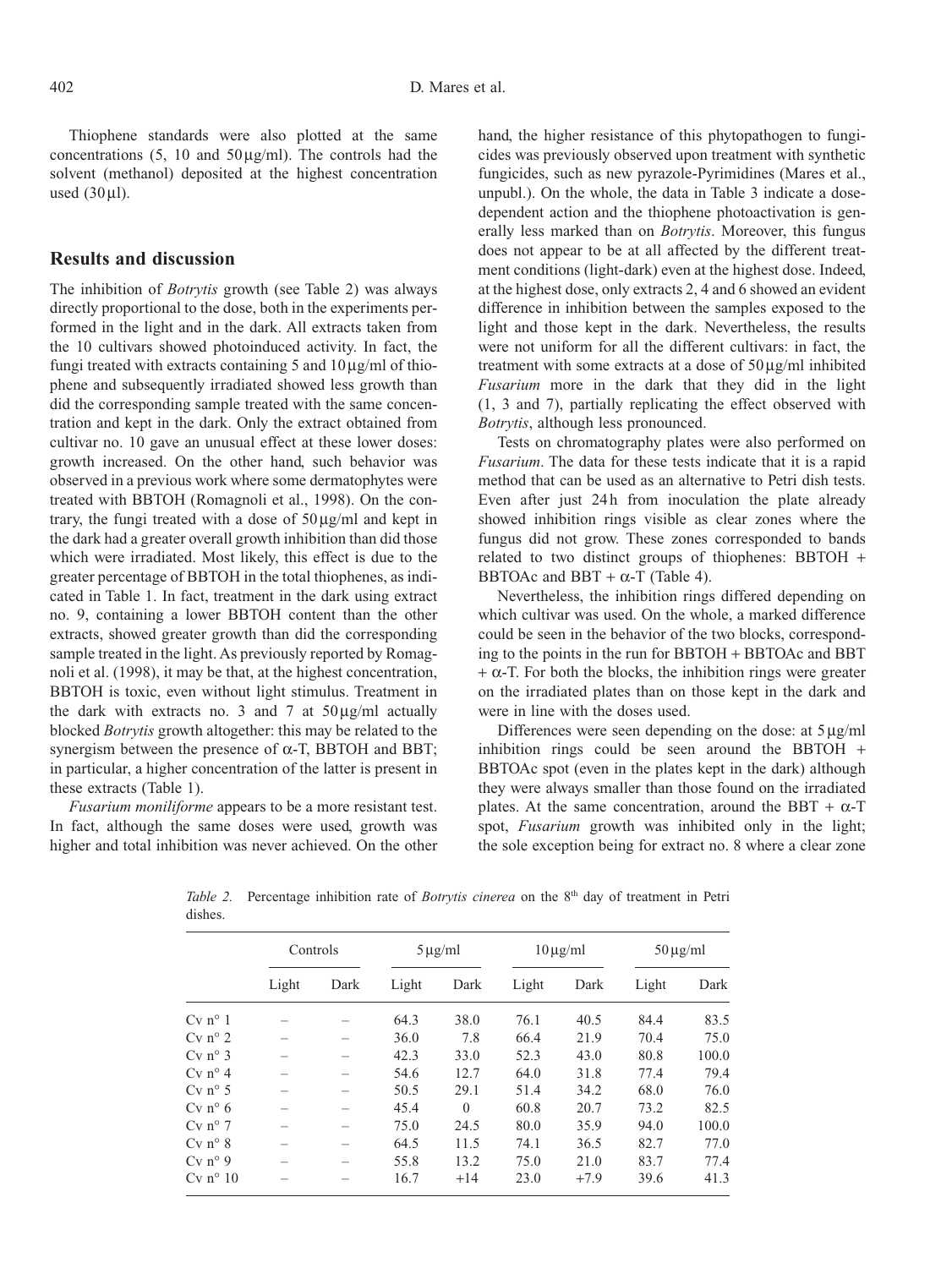|                       | Controls |      | $5 \mu g/ml$ |      | $10 \mu g/ml$ |      | $50 \mu g/ml$ |      |
|-----------------------|----------|------|--------------|------|---------------|------|---------------|------|
|                       | Light    | Dark | Light        | Dark | Light         | Dark | Light         | Dark |
| $Cv$ n <sup>o</sup> 1 |          |      | 34.8         | 23.8 | 40.6          | 26.4 | 53.6          | 58.3 |
| $Cv$ n° 2             |          |      | 31.1         | 18.0 | 36.2          | 21.4 | 54.5          | 40.0 |
| $Cv$ n° 3             |          |      | 37.7         | 29.8 | 43.5          | 40.5 | 65.9          | 75.0 |
| $Cv n^{\circ} 4$      |          |      | 50.7         | 35.7 | 56.7          | 34.3 | 71.6          | 57.2 |
| $Cv n^{\circ} 5$      |          |      | 31.9         | 27.4 | 36.3          | 31.0 | 58.0          | 58.4 |
| $Cv n^{\circ} 6$      |          |      | 38.8         | 35.7 | 53.7          | 35.7 | 77.6          | 55.7 |
| $Cv$ n° 7             |          |      | 34.5         | 20.0 | 43.1          | 22.7 | 65.5          | 66.7 |
| $Cv$ n° 8             |          |      | 29.3         | 18.7 | 39.7          | 24.0 | 56.9          | 53.4 |
| $Cv n^{\circ} 9$      |          |      | 26.1         | 21.4 | 33.4          | 25.0 | 50.8          | 46.0 |
| $Cv$ n° 10            |          |      | 44.8         | 29.6 | 47.8          | 40.0 | 65.7          | 57.2 |

*Table 3.* Percentage inhibition rate of *Fusarium moniliforme* on the 5<sup>th</sup> day of treatment in Petri dishes.

*Table 4.* Inhibition rings (mm) of *Fusarium moniliforme* on silica gel plates after 24 h of treatment with thiophene extracts from the 10 cultivars.

|            |                       |                 | <b>TREATED</b> |                |       |                          |       |                          |  |
|------------|-----------------------|-----------------|----------------|----------------|-------|--------------------------|-------|--------------------------|--|
|            |                       | <b>CONTROLS</b> | $5 \mu g/ml$   |                |       | $10 \,\mu\text{g/ml}$    |       | $50 \,\mathrm{\mu g/ml}$ |  |
|            |                       |                 | Light          | Dark           | Light | Dark                     | Light | Dark                     |  |
| Extract 1  | <b>BBTOH + BBTOAc</b> | $\mathbf{0}$    | 17             | 5              | 20    | 7                        | 25    | 8                        |  |
|            | $BBT + \alpha-T$      | $\Omega$        | 36             |                | 36.5  | 3                        | 55    | 8                        |  |
| Extract 2  | <b>BBTOH + BBTOAc</b> | $\Omega$        | 17             | 8              | 20    | 12.5                     | 25    | 20                       |  |
|            | $BBT + \alpha-T$      | $\theta$        | 36             | Ξ.             | 36.5  | $\overline{\phantom{0}}$ | 55    |                          |  |
| Extract 3  | <b>BBTOH + BBTOAc</b> | $\theta$        | 29             | 4              | 39    | 6                        | 45    | 7                        |  |
|            | $BBT + \alpha-T$      | $\Omega$        | 30             |                | 33    |                          | 36    |                          |  |
| Extract 4  | <b>BBTOH + BBTOAc</b> | $\Omega$        | 32             | 15             | 41    | 20                       | 50    | 25                       |  |
|            | $BBT + \alpha-T$      | $\theta$        | 20             |                | 30    | $\overline{\phantom{0}}$ | 40    |                          |  |
| Extract 5  | <b>BBTOH + BBTOAc</b> | $\theta$        | 29             | 3              | 39    | 4                        | 45    | 20                       |  |
|            | $BBT + \alpha-T$      | $\Omega$        | 30             |                | 33    | 4                        | 36    | 10                       |  |
| Extract 6  | <b>BBTOH + BBTOAc</b> | $\theta$        | 20             | 5              | 22    | 8                        | 25    | 12                       |  |
|            | $BBT + \alpha-T$      | $\Omega$        | 30             |                | 40    | 6                        | 50    | 13                       |  |
| Extract 7  | <b>BBTOH + BBTOAc</b> | $\theta$        | 14             | 5              | 16    | 7                        | 30    | 9                        |  |
|            | $BBT + \alpha-T$      | $\theta$        | 33             |                | 35    | 10                       | 40    | 20                       |  |
| Extract 8  | <b>BBTOH + BBTOAc</b> | $\Omega$        | 30             | 13             | 40    | 17                       | 45    | 20                       |  |
|            | $BBT + \alpha-T$      | $\theta$        | 30             | 11             | 35    | 24                       | 40    | 26                       |  |
| Extract 9  | <b>BBTOH + BBTOAc</b> | $\mathbf{0}$    | 15             | 3              | 17    | 3                        | 31    | $\overline{4}$           |  |
|            | $BBT + \alpha-T$      | $\Omega$        | 28             |                | 30    | $\overline{\phantom{0}}$ | 38    |                          |  |
| Extract 10 | <b>BBTOH + BBTOAc</b> | $\mathbf{0}$    | 24             | $\overline{2}$ | 26    |                          | 33    |                          |  |
|            | $BBT + \alpha-T$      | $\theta$        | 51             |                | 56    |                          | 40    |                          |  |

was also seen in the plate kept in the dark. This is in agreement with the presence of BBTOH in the first band, thiophene that has proved biologically active even in the dark (Romagnoli et al., 1998) as opposed to  $\alpha$ -T whose biological activity is strictly related to irradiation (Mares et al., 1990; Hudson & Towers, 1991). Comparison to pure standards further confirms this (Table 5). In fact, of the 4 standard thiophenes, only BBTOH yielded an inhibition ring even in the dark and at all doses tested; the other three only were active upon irradiation.

Increasing the extract concentration to 10 and  $50 \mu g/ml$ , in 5 of the 10 samples, yielded clear zones indicating a lack of fungus growth. These corresponded to the BBT +  $\alpha$ -T band even in the plates kept in the dark. However, except for cultivar no. 8, they were always much smaller than those in the samples exposed to UV-A light (Table 4). The inhibition